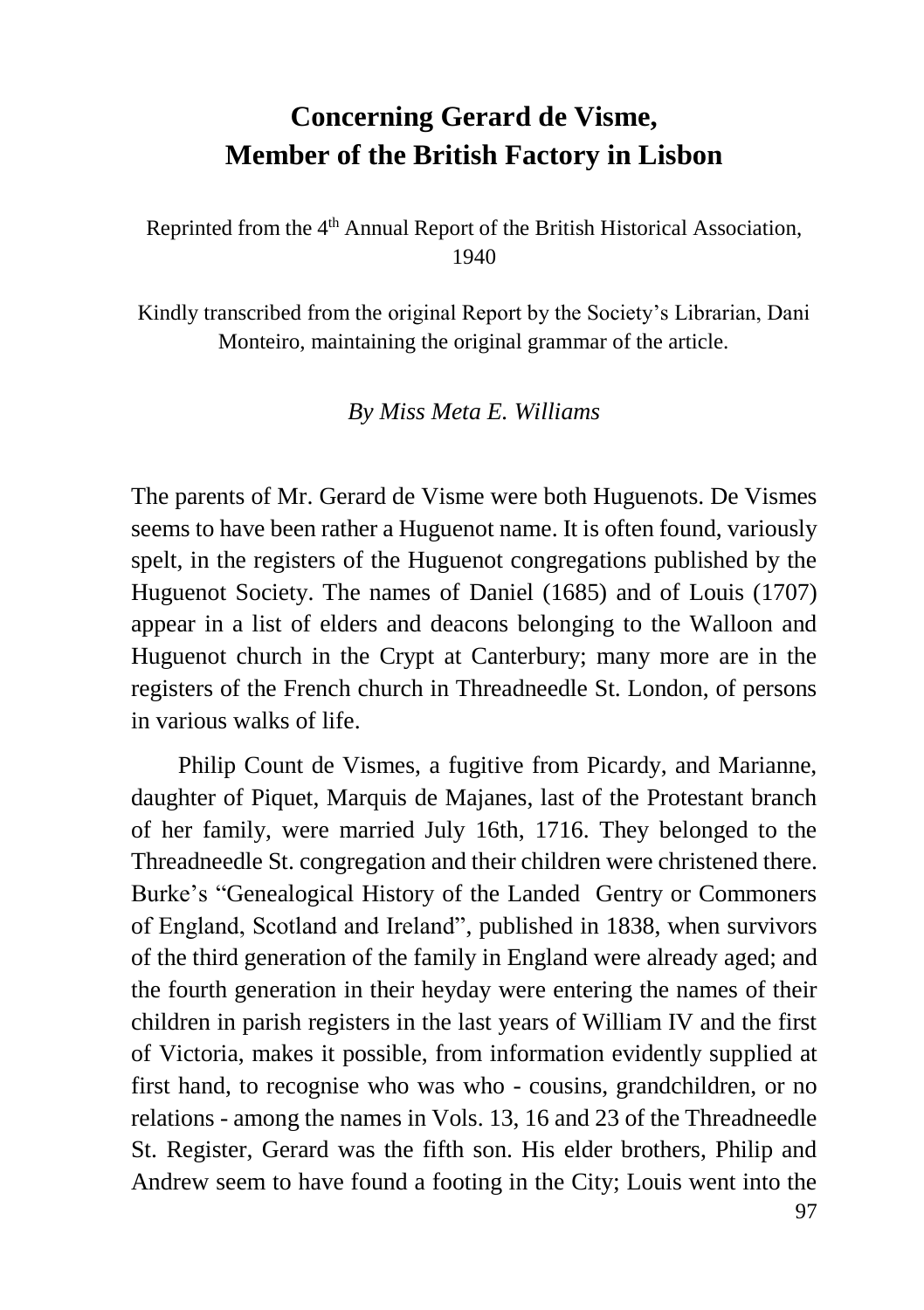Church; Stephen got an appointment in India: and Gerard went, when he was about twenty, to Lisbon, leaving England still in the throes of the "45", and arriving in 1746, for he said himself in 1786 that he had been in Lisbon 40 years. (Walford's "British Factory in Lisbon", p. 79). He can have seen little of his family during those years. His younger brother Leo, went to the West Indies; William stayed in England; and Benjamin followed Stephen to India. His sister, Amelia, 14 years old when he left home, married Baron John Emanuel de Rondeli of Berne.

Another Huguenot family belonging to the same congregation, whose pedigree is given by Burke in connection with the de Vismes, were the children and grandchildren of Jean d'Auriol, Baron de Toutens in Lower Languedoc. The names of the Chevaliers Agilbert and Elisée d'Auriol and of Peter d'Auriol come into Mr. Gerard's biography. He had been two or three years at Lisbon when Miss Henrietta Auriol, with whom he must often have played, daughter of Peter Auriol, a City merchant, dwelling in Coleman St. London, married in 1749, the Rev. Robert Hay Drummond, Chaplain to George II, Bishop of St. Asaph, son of the  $8<sup>th</sup>$  Earl of Kinnoull, (Complete Peerage:  $7<sup>th</sup>$  Earl, D, N, B,) who took the additional name of Drummond in 1739, his brother having succeeded as 9<sup>th</sup> Earl, and he himself having succeeded, as second son, to two Perthshire estates, which the first Viscount Strathallan, himself a younger son, alienated from his own estates to make a provision for the second sons of the Earls of Kinnoull, his daughter, Elizabeth Drummond, having married the  $7<sup>th</sup>$  Earl, the Bishop's grandfather.

The families of Drummond and of Hay, deriving their honours from our Stuart kings, were many of them avowed Jacobites, like the 4<sup>th</sup> Viscount Strathallan, who fought at Sheriffmuir and fell at Culloden; and the 5th Earl of Kinnoull who took the side of Charles I, and in exile was known as Viscount Dupplin. His brother and heir, a minor, was brought back to England and restored by Queen Anne, with the proviso that in the event of his death without heirs, his cousin, George Hay of Balhousie, created Viscount Dupplin by William III., should succeed; and in 1709, his son Thomas succeeded as  $7<sup>th</sup>$  Earl.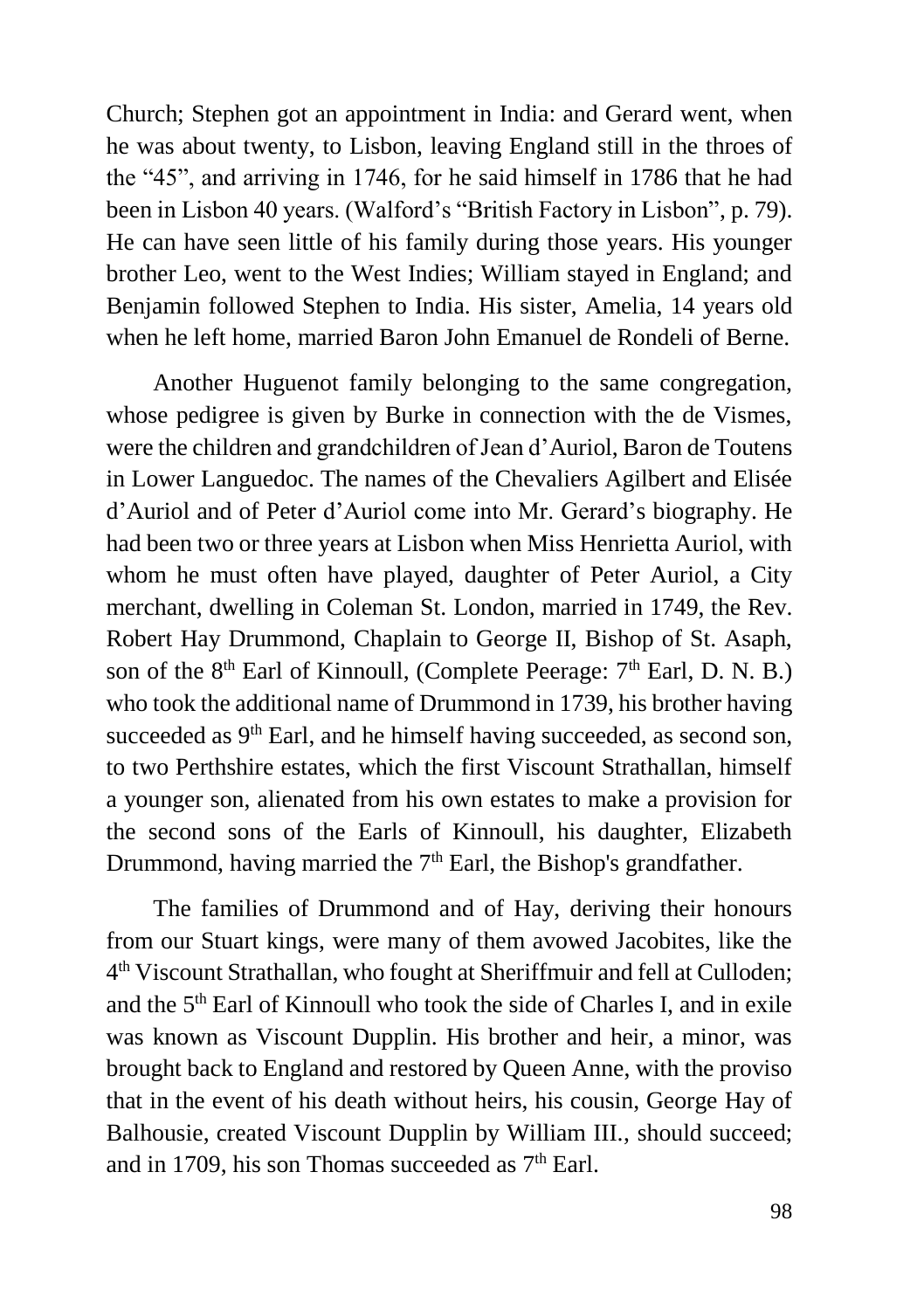In 1751, when Benjamin de Vismes was fighting as a volunteer under Clive in India, and so distinguishing himself that he rose to the rank of Captain, Jacques d'Auriol, the Mr. James Auriol of the Factory, came out to Lisbon, but left after the earthquake. About the time of his return to England, William de Vismes married Elizabeth, daughter of the Chevalier Elisée d'Auriol. Children of Guillaume de Vismes and Elizabeth Auriol are entered in the Threadneedle St. registers, but not all of them, apparently, survived.

In 1763, the Rev. Louis de Vismes was appointed Secretary to the Embassy to Russia. In 1766, Leo de Visme was killed on his way home by a fall from his berth in rough weather; in 1770, Stephen died at Canton, leaving his fortune to his brother William who had two sons, Elisée William and James; and in 1776, the Rev. Louis de Vismes, after a distinguished diplomatic career, having been envoy to the court of Bavaria, complimented by Frederick the Great with permission to use the Prussian eagle as his crest, and sent as envoy extraordinary to Sweden, died at Stockholm and was buried there.

In the same year Dr. Hay Drummond, Bishop of Salisbury in 1761 and Arbishop of York in the same year, died leaving two sons; Thomas who succeeded his uncle Thomas as  $10<sup>th</sup>$  Earl of Kinnoull, and Edward Auriol Hay Drummond, Prebend of York by his father's gift, chaplain to George III and Rector of Hadley, in Suffolk.

The last ten years of Mr. de Vismes' stay in Lisbon were the terrible years of the French Revolution which must have made every Huguenot household thankful that the Revocation of the Edict of Nantes had driven their parents out of France.

Mr. de Vismes returned to England in 1792. It is pleasant to think he had relatives to come home to. There was the brother whom he had left a lad of eighteen, now "William de Vismes, Esq., of Beckenham, Kent"; which meant no more than that he lived there. And his nephews, the eldest an officer in the Army, being called to active service almost immediately when revolutionary France declared war on England in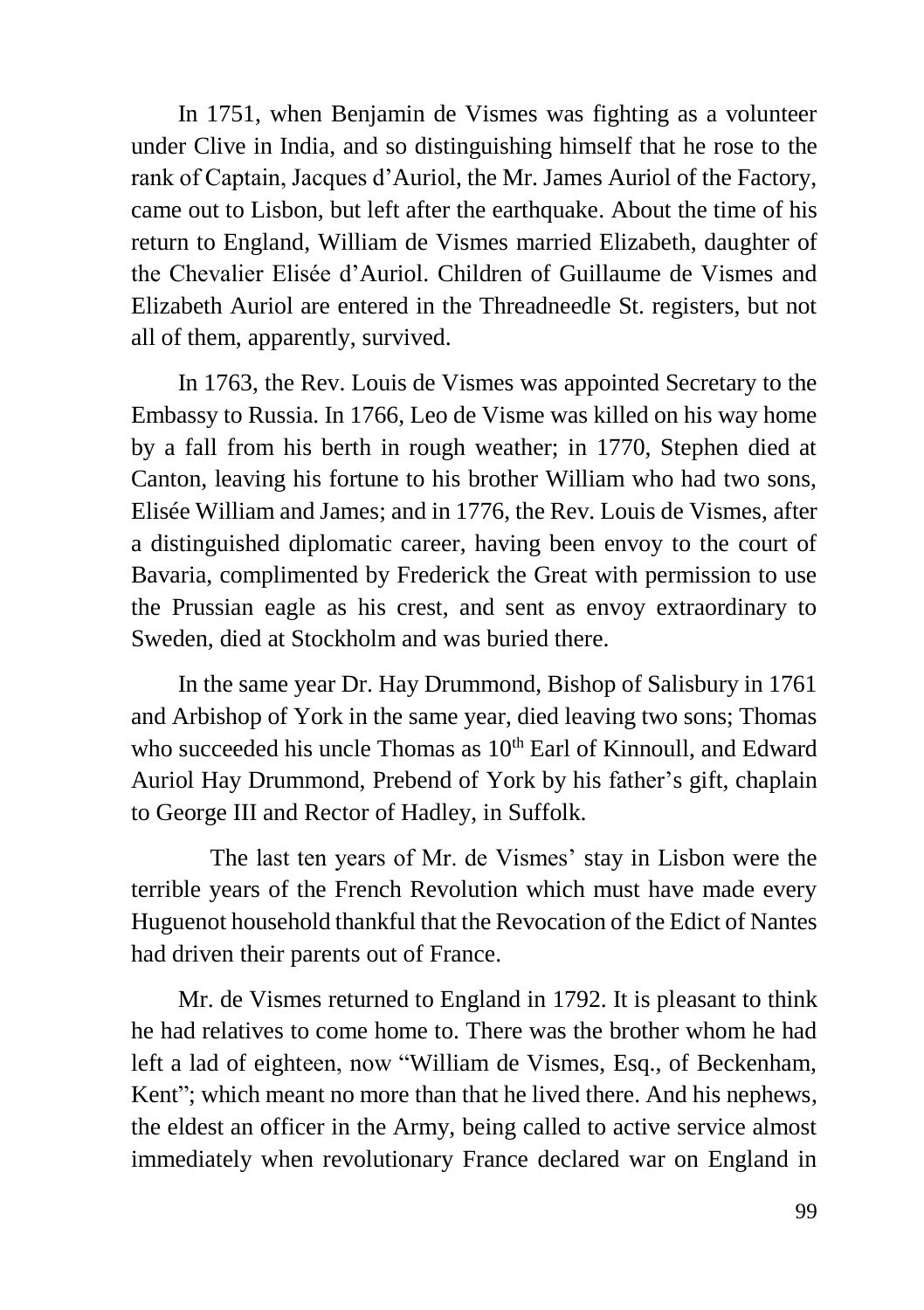1793; not the only soldier of Huguenot descent in that army. He served during the ensuing two campaigns. The second son, a lawyer, had married some time previously Elizabeth Bearcroft, only daughter of Edward Bearcroft, K. C., M. P., Chief Justice for the county of Chester, whose name in 1791 was in all the chapbooks as the judge who had tried a notorious highwayman. Mrs. de Vismes was heiress through her mother, of Okeley-Clifford; and through her aunt, of Okeley-Grandison, two parts of Okle, in the parish of Newent, 10 miles from Gloucester, which had been purchased in Cromwell's time, in the year 1650, by William Rogers, and divided by his last descendant, Edward Rogers, between his daughter, Mrs Bearcroft, and her sister, Mrs. Jones. There is a tablet to the memory of Edward Rogers in the sanctuary of Newent Church.

Mr. and Mrs. James de Vismes eventually lived at Newcourt House (now Newent Court), with a large family growing up around them. Both Mr. Gerard's elder brothers had married in England, and Mr. Philip's only daughter had married N. Goldschmitts, Esq., who took the name of de Vismes. Andrew married a Miss Webb whose father was M. P. for Taunton. There were, besides, all Mrs. William de Vismes' Auriol relations, and the friendship between the cousins is very evident, for Mr. James de Vismes' third daughter, Anne, married into the Auriol family and his youngest daughter, Elizabeth, married the Rev. Edward Auriol Hay Drummond.

Burke says Mr. Gerard de Vismes was buried at Wimbledon, but gives no date. Dates and names he does not give had clearly not been given him.

In 1802, Elisée William de Vismes, brevet Colonel in the Coldstream Guards, married when he was forty-four, Mrs. Jane Halls, widow of a Colchester doctor. They had two sons, William and Henry.

Mr. James de Vismes is mentioned twice in Fosbrooke's "Abstracts of Records and Manuscripts respecting the County of Gloucester", published in 1807. On p. 216, he says that Mr. de Vismes,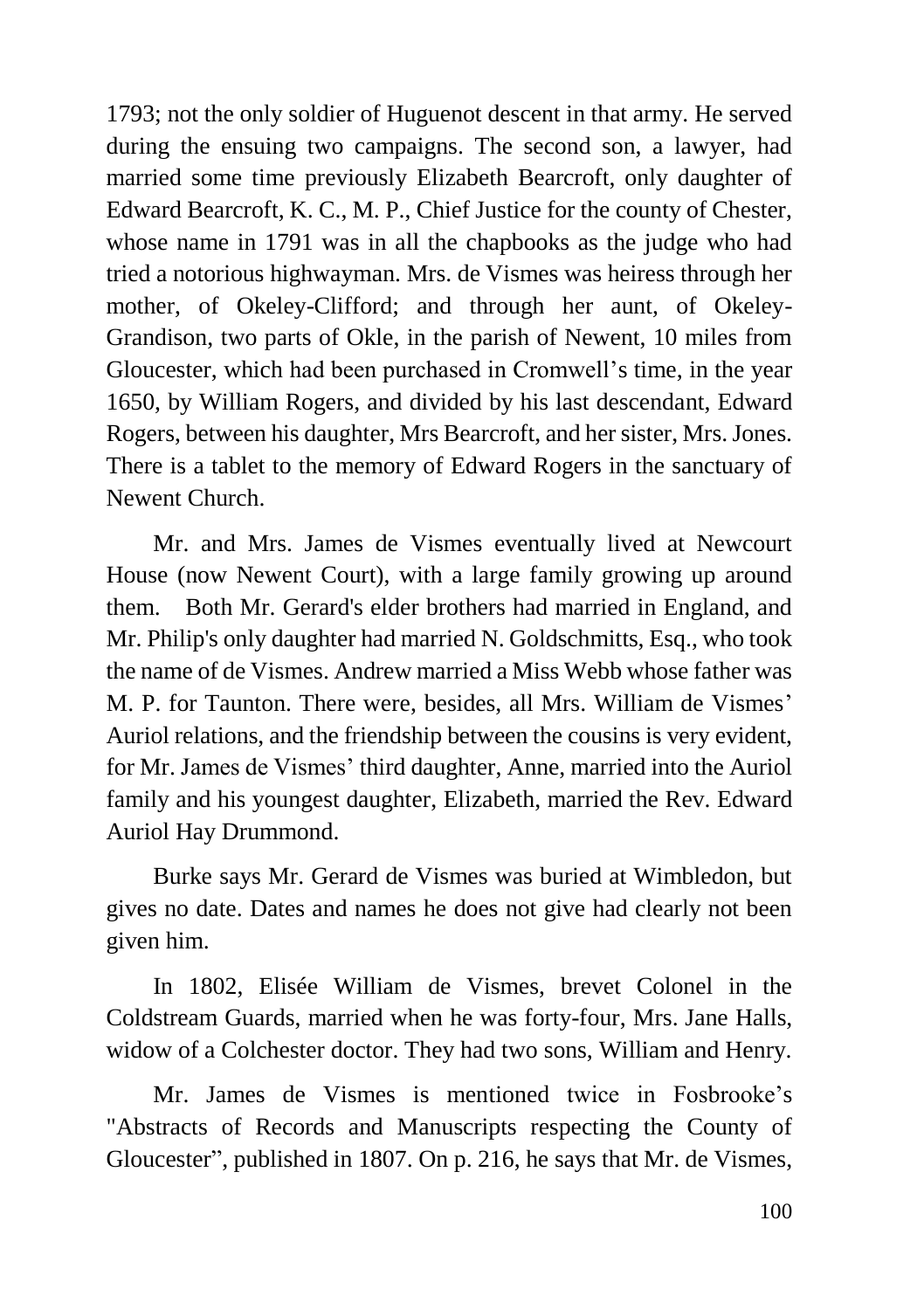a considerable proprietor, was asked for information as to the descent of an adjoining manor after it ceased to belong to Gloucester Abbey; to which he replied that he could give no satisfactory answer, not knowing in whom it was then vested: an answer which seems to have given the required information. On p. 245, it is stated that "Mrs. Jones died in 1806 when James de Vismes, Esq. succeeded as heir at law". He was thus the one member of his family who was "seated" in an English county and really belonged to the Landed Gentry. Hence the arms shown in the plates accompanying Rietstab - Roland's "Armorial Général" are entered correctly as in Gloucestershire; also, of course, in Picardy.

In 1810, Mr. Gerard de Vismes' daughter Emily married the Hon. Henry Murray, C. B., Lt. 15<sup>th</sup> Light Dragoons, 5<sup>th</sup> son of David, 2<sup>nd</sup> Earl of Mansfield, afterwards Gen. Sir Henry Murray, K. C. B. (Lodge, Peerage and Baronetage), but had no children. (See also Burke op. cit.).

Mr. de Vismes lost his wife in 1818, to whose memory there is a tablet in Newent church. There are no arms there, and no names or arms at Beckenham.

Rietstab ignores the landless head of the de Vismes family; but Burke's account starts with his own contemporary, "Elisée William de Vismes, Esq. of Exmouth in the County of Devon commonly called the Count de Vismes, Chief of the name and Representative of the Family in England and France". When the Count became "of Exmouth" is not stated; but that "Devismes" were at a dance in Ewen's Rooms on January 31<sup>st</sup> 1823, transpires in an amusing rhyming report of the fashionable society assembled on that occasion, full of intimate touches, showing that it was composed as a joke by one of themselves, and giving 45 names of the family parties who arrived "on their feet", in sedans or in coaches; now a document of value for local history, fortunately included in "Memorials of Exmouth" collected by the Rev. William Webb, curate of Littleham-cum-Exmouth, from parish records, newspapers, etc., etc., and first published in 1872.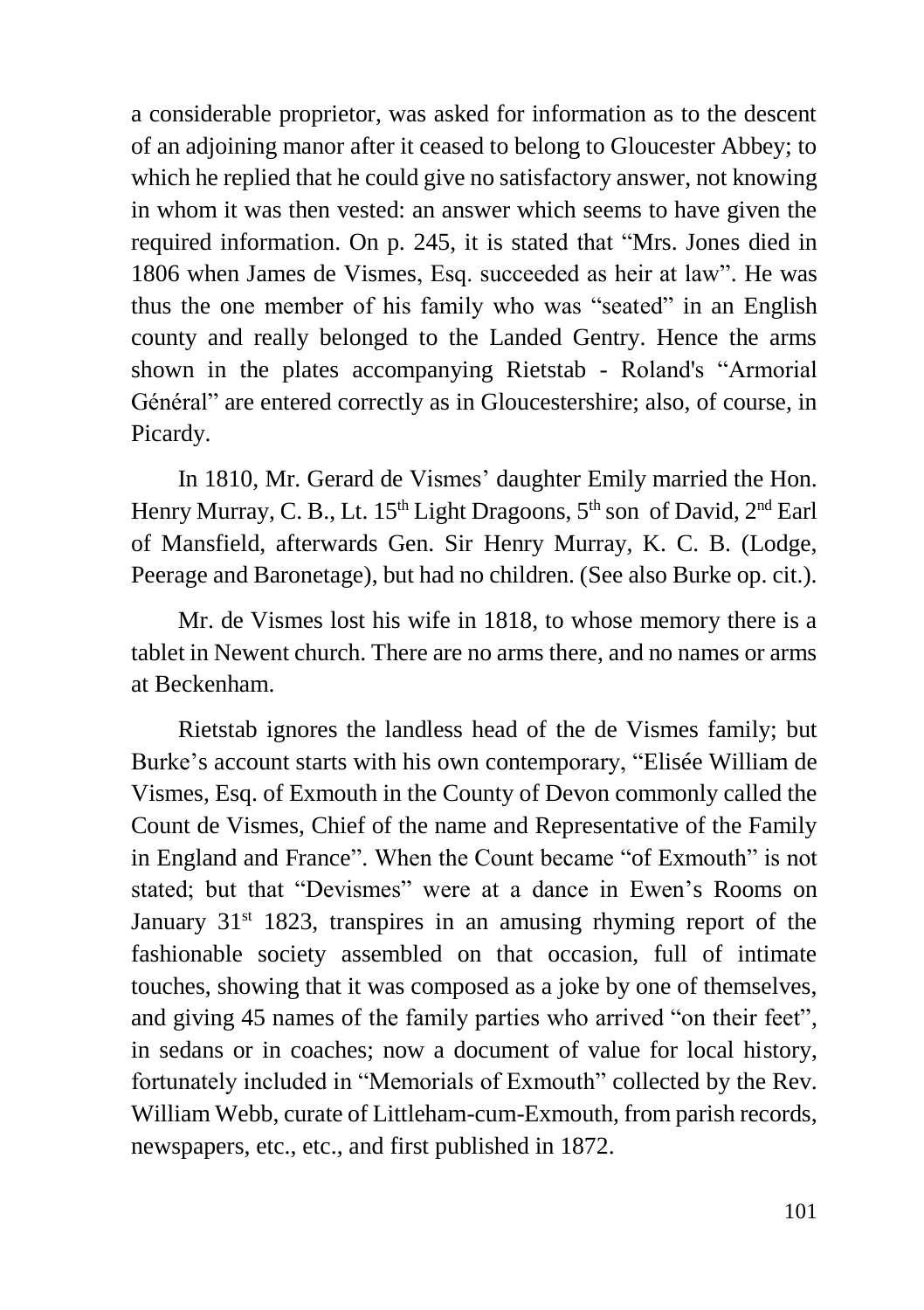William and Henry de Vismes, then eighteen and fifteen years of age, may well have been at the dance. William married Elizabeth, daughter of the Rev. William Palmer, D. D. Rector of Yarcombe, Somerset, and had two sons, Theodore William and Agilbert. Henry, who was in the army, married Caroline Sarah Sophia daughter of Capt. the Hon. Alexander Jones, R. N. son of Viscount Ranelegh. His son was named Henry Auriol Douglas, and in the parish registers of Withycombe Raleigh we find, "1836, Sophia Jane Mary daughter of Henry and Caroline Sarah Sophia, Count and Countess de Vismes"; signed "French Count, Fred. Trevor, Curate". Another daughter, Elizabeth Jane was not born in Exmouth, it seems. Both children were named for their grandmother.

James de Vismes seems to have given Mr. John Burke the particulars he has published and given them in writing, for Okle is unfortunately spelt "Ohill", and the coat of arms bears a crescent for a second son. There is no crescent on the arms of the Count on his tabletomb which is the most conspicuous of its kind in the churchyard of St. John's-in-the-Wilderness, Withycombe, because of the three coats displayed upon it.

They represent territorial claims rather than family relationships-L.R. Ponthieu, St. Valéry, Vismes: Ponthieu, claiming to have been sovereign counts of the province in the days of Charlemagne; St. Valéry, only part of their original domains when the Dukes of Burgundy were overlords; and the castle and land of Vismes, their ancestral home. He died in 1840 and the tomb bears the name of "E. William, Count de Vismes". The parish register records the burial of "Elisha de Vismes, Nov. 4. aged 83".

Slater's Directory for 1852-3 mentions "De Vismes, Countess, Jane, the Parade, Exmouth", a row of tall Georgian houses on one side of a road which a century before had been a creek in which people bathed at high tide from their gardens. The parish register records under Burials, 1856, "Jane de Vismes, the Parade, Exmouth, in Withycombe, Feb. 1. aged 88". Below the name of her husband on the tombstone is